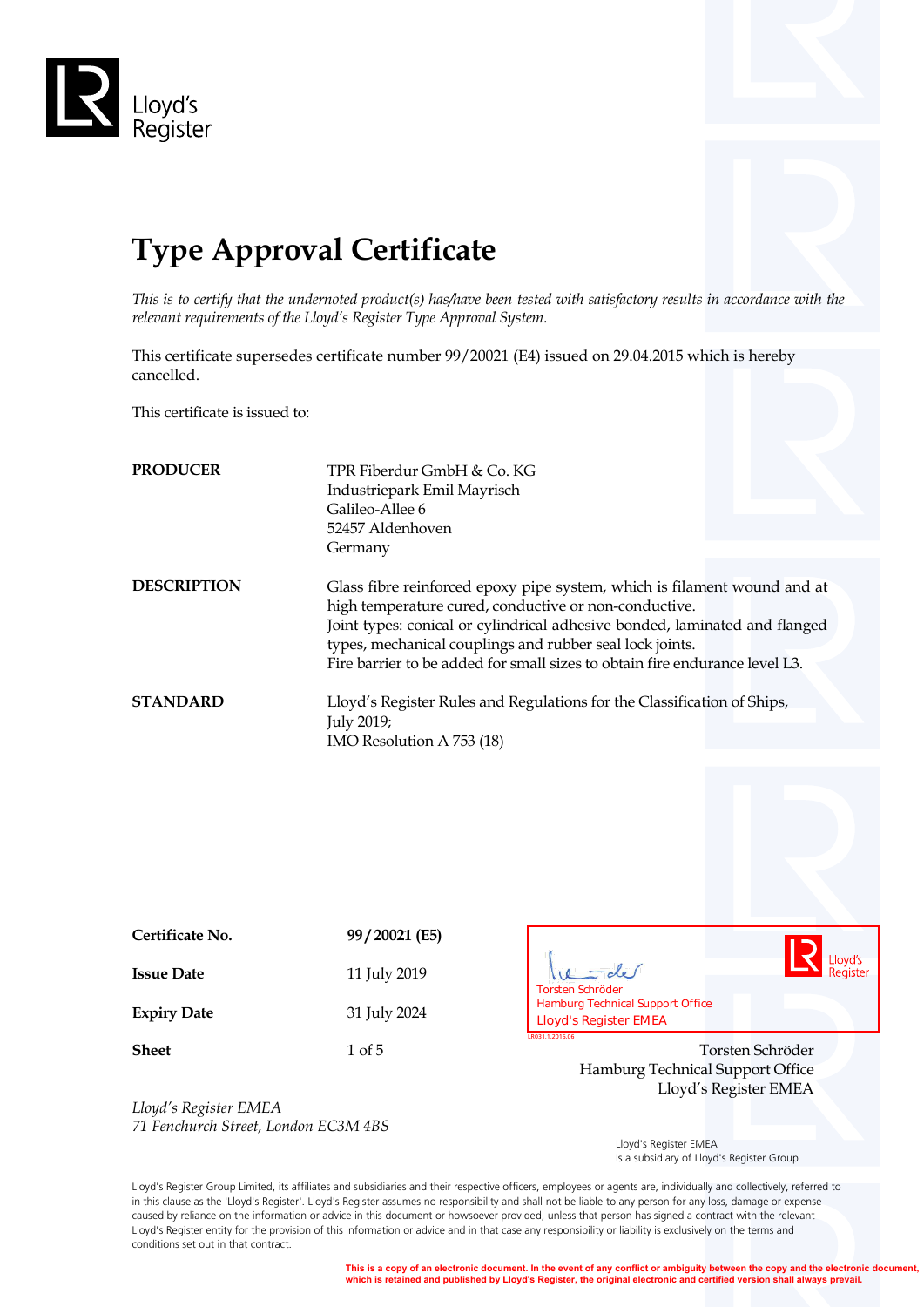



**TYPES** Fiberdur EP = GRE system (additional liner of 0.5 mm) Fiberdur CSEP = GRE system (additional liner of 2.5 mm)

| $EP = GRE$ ,                      | <b>Nominal Pressure</b> |
|-----------------------------------|-------------------------|
| Conductive and non-conductive     | [bar]                   |
| EP, CS EP                         | PN 10 or PN 16          |
| EP Fibermarine, CS EP Fibermarine | PN 10 or PN 16          |
| EP Fibermarine HighLine,          | <b>PN 16</b>            |
| CS EP Fibermarine HighLine        |                         |

Nominal Diameter range: DN 25 to DN 800

APPLICATION In ships and offshore installations classed or intended for Classification with Lloyd's Register in the following locations:

> Open decks, within tanks, cofferdams, void spaces, pipe tunnels, ducts and further locations, where fire endurance tests according to Appendix 2, Level 3 and flame spread test acc. to Appendix 3 of the IMO Resolution A.753 (18) are required.

| Certificate No.    | 99/20021 (E5) |
|--------------------|---------------|
| <b>Issue Date</b>  | 11 July 2019  |
| <b>Expiry Date</b> | 31 July 2024  |

Lloyd's <u>-</u> de Register  $10$ **LACTER Schröder<br>
<b>Lamburg Technical Support Office**<br> **Lloyd's Register EMEA** 

**Sheet** 2 of 5 2 of 5 Torsten Schröder Hamburg Technical Support Office Lloyd's Register EMEA

*Lloyd's Register EMEA 71 Fenchurch Street, London EC3M 4BS*

 Lloyd's Register EMEA Is a subsidiary of Lloyd's Register Group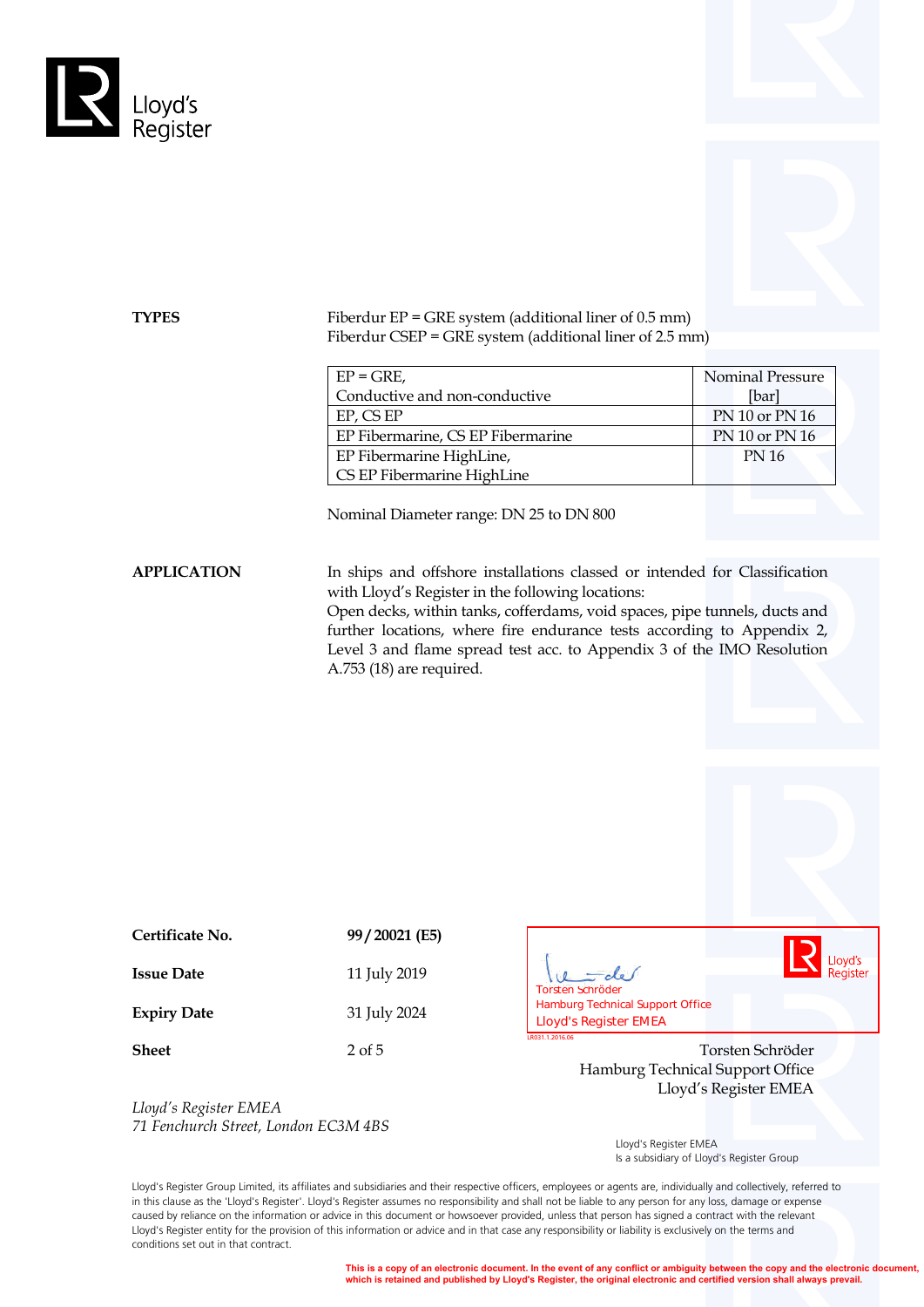

## **RATINGS** Pipes structural wall thickness [mm] (excluding internal liner 0.5 or 2.5 and top coat 0.3 mm)

| <b>DN</b> | EP <sub>10</sub> | EP 16 | EP Fibermarine,   | <b>EP</b> Fibermarine |
|-----------|------------------|-------|-------------------|-----------------------|
|           | CS EP            | CSEP  |                   | Highline,             |
|           |                  |       | CS EP Fibermarine | CS EP Fibermarine     |
|           |                  |       |                   | Highline              |
|           |                  |       | PN10, 16          | <b>PN16</b>           |
|           |                  |       | Collapse pressure | Collapse pressure     |
|           |                  |       | 3 bar             | 12 bar                |
| 25        | 1.6              | 1.6   | 1.6               | 1.6                   |
| 40        | 1.6              | 1.6   | 1.6               | 1.6                   |
| 50        | 1.6              | 1.6   | 1.6               | 1.6                   |
| 65        | 1.6              | 1.6   | 1.6               | 1.9                   |
| 80        | 1.6              | 1.6   | 1.6               | 2.3                   |
| 100       | 1.6              | 1.6   | 1.8               | 2.9                   |
| 125       | 2.0              | 2.0   | 2.3               | 3.6                   |
| 150       | 1.6              | 2.4   | 2.7               | 4.3                   |
| 200       | 2.0              | 3.2   | 3.6               | 5.7                   |
| 250       | 2.4              | 3.6   | 4.5               | 7.1                   |
| 300       | 3.2              | 4.8   | 5.3               | 8.5                   |
| 350       | 4.0              | 5.6   | 6.2               | 9.9                   |
| 400       | 4.0              | 6.4   | 7.1               | 11.3                  |
| 450       | 4.8              | 7.2   | 8.0               | 12.7                  |
| 500       | 4.8              | 7.2   | 8.8               | 14.2                  |
| 600       | 5.6              | 8.8   | 10.6              | 17.0                  |
| 700       | 6.4              | 10.4  | 12.4              | 19.8                  |
| 800       | 7.2              | 12.0  | 14.1              | 22.6                  |

**Certificate No. 99 / 20021 (E5)**

**Issue Date** 11 July 2019

**Expiry Date** 31 July 2024

*Lloyd's Register EMEA 71 Fenchurch Street, London EC3M 4BS*

Lloyd's<br>Register  $=$ de  $10$ **LACTE LAND TO CONTROO ENEXAMPLE Hamburg Technical Support Office**<br> **LIoyd's Register EMEA** 

**Sheet** 3 of 5 3 of 5 3 Organization 3 of 5 3 Organization 3 of 5 3 Organization 3 of 5 3 Organization 3 Organization 3 Organization 3 Organization 3 Organization 3 Organization 3 Organization 3 Organization 3 Organization Hamburg Technical Support Office Lloyd's Register EMEA

> Lloyd's Register EMEA Is a subsidiary of Lloyd's Register Group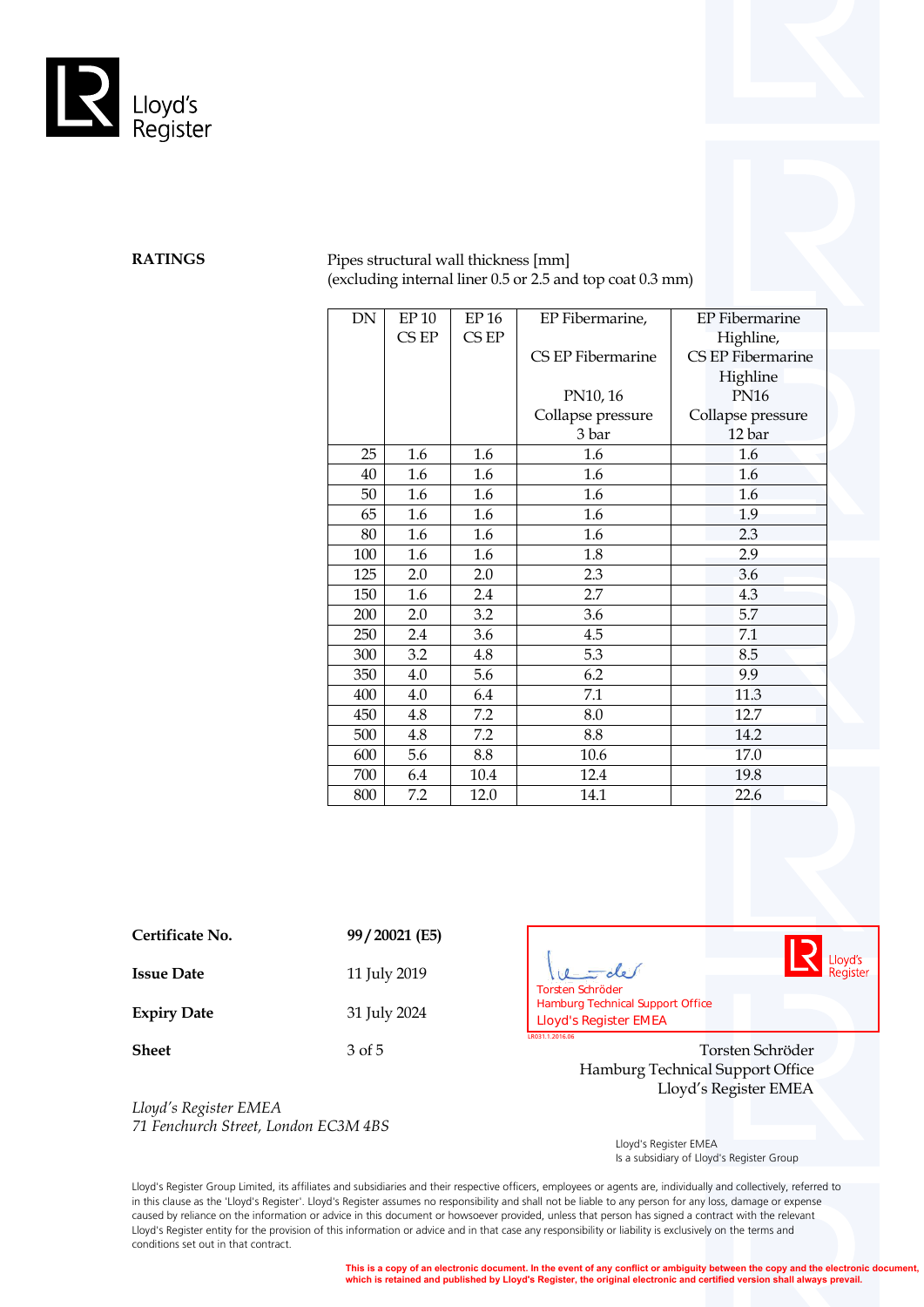

### **RATINGS, cont.** Max. internal pressure (bar) depending on temperature:

| Temperature:                  | -50 to $+80^{\circ}$ C | at $95^{\circ}$ C |
|-------------------------------|------------------------|-------------------|
| EP 10, CS EP 10               |                        |                   |
| EP Fibermarine 10             | 10                     |                   |
| CS EP Fibermarine 10          |                        |                   |
| EP 16, CS EP 16               |                        |                   |
| EP Fibermarine 16             |                        |                   |
| CS EP Fibermarine 16          | 16                     | 10                |
| EP Fibermarine Highline 16    |                        |                   |
| CS EP Fibermarine Highline 16 |                        |                   |

intermediate values may be obtained by interpolation

EP and CS EP pipes are not collapse resistant.

The Fibermarine pipe withstand full vacuum with safety factor 3:1. (collapse pressure is 3 bar.)

The Fibermarine HighLine withstand full vacuum plus 3 bar external pressure with safety factor 3:1 (collapse pressure is 12 bar.)

A **Fire Barrier** to be added for fire endurance level L3 as follows:

| Type of connection     | Size of range DN  | Fire Barrier <sup>1</sup> |
|------------------------|-------------------|---------------------------|
| Conical to cylindrical | $25$ up to $50$   | $10 \text{ mm}$           |
| pipe adhesive          | $> 50$ up to 100  | $5 \,\mathrm{mm}$         |
| bounded joint          | $> 100$ up to 152 | $2.5 \,\mathrm{mm}$       |
|                        | >152              | None                      |

Footnote1 - Final layer of VE / glass laminates

**Other Conditions** The Installation of the piping system is to be carried out by well trained personnel in accordance with the instructions and recommendations of the manufacturer respectively in accordance with the installation requirements of the IMO Resolution as applicable.

| Certificate No.    | 99/20021 (E5) |
|--------------------|---------------|
| <b>Issue Date</b>  | 11 July 2019  |
| <b>Expiry Date</b> | 31 July 2024  |
|                    |               |

Lloyd's Register <u>-</u> de **LATRON TOTATE:**<br>1.1.2019.1.2019.1.2019.1.2019.1.2019.1.2019<br>1.2019.1.2019.1.2019.1.2019.1.2019.1.2019.1.2019.1.2019.1.2019.1.2019.1.2019.1.2019.1.2019.1.2019.1.2019.1.20

**Sheet** 4 of 5 4 of 5 Torsten Schröder Hamburg Technical Support Office Lloyd's Register EMEA

*Lloyd's Register EMEA 71 Fenchurch Street, London EC3M 4BS*

 Lloyd's Register EMEA Is a subsidiary of Lloyd's Register Group